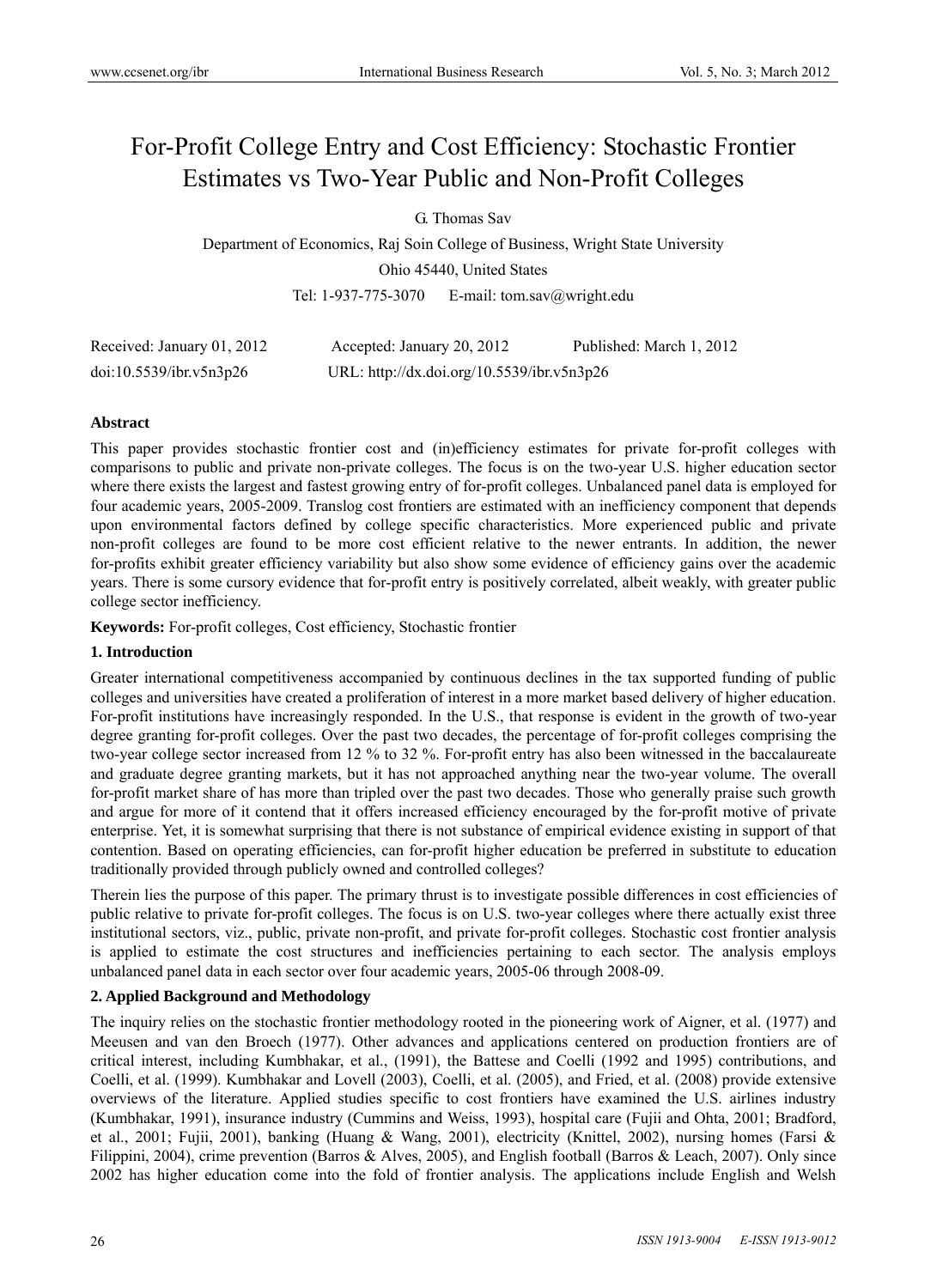universities (Izadi, et al., 2002; Stevens, 2005; Johnes & Johnes, 2009), Canadian universities (McMillan & Chan, 2006), and Australian and New Zealand universities (Abbott & Doucouliagos, 2009). Based on a fairly exhasutive literature review, it is believed that this paper is the first to apply stochastic cost frontier analysis to an inquiry of possible cost inefficiency differences between non-profit and for-profit colleges.

To capture the multiproduct nature of colleges, the stochastic cost frontier is empirically modeled with the approximation flexibility of the translog specification. The more restricted Cobb-Douglas being nested therein is easily testable. Thus, total cost (*C*) can be defined as

$$
C = \alpha_0 + \sum_j \alpha_j Y_j + \sum_k \beta_k w_k + \frac{1}{2} \sum_j \sum_l \alpha_{jl} Y_j Y_l + \frac{1}{2} \sum_k \sum_m \beta_{km} w_k w_m + \sum_k \sum_j \xi_{kj} w_k Y_j + (v + u)
$$
(1)

where, *C*, *Y*, and *w* are in natural logs and vary by college *i* over time *t*. University production is represented by the outputs *Y* and the prices pertaining to the factor of production are denoted by *w*. The standard coefficient  $a_{ii}=a_{ii}$ equalities apply. For the Cobb-Douglas specification, the cross product terms vanish. As is usual, the component error is comprised of the random  $v_{it}$ , independently and identically distributed *N*  $(0, \sigma_v^2)$ , and the nonnegative inefficiency effect, u<sub>it</sub>. That is, while college operating costs are subject to random shocks, it is likely that there are other factors affecting the degree to which colleges operate above their minimum "best practice" cost frontier. Such cost inefficiencies can be due to managerial decision-making, as well as, student and labor force characteristics.

Following the Battese and Coelli (1995) specification, the effect of these environmental factors, *z*, on cost inefficiency can be determined as

$$
u_{ii} = \delta_0 + \sum_r \delta_r z_{r,ii} + w_{it}
$$
 (2)

where,  $w_{it}$  is the truncation of the normal distribution with zero mean and variance  $\sigma_u^2$  truncated at  $\delta_0 + \sum \delta_r z_{it}$ . In this formulation, it is only acceptable to proceed with simultaneous estimation of (1) and (2). The log-likelihood function along with the formulated technical efficiency predictions are presented in Coelli, et al. (2005). Under the Battese and Corra (1977) reparameterization of  $\sigma^2 = \sigma_v^2 + \sigma_u^2$ , the estimation of  $\gamma = \sigma_u^2/(\sigma^2)$ ,  $0 \le \gamma \le 1$ , serves to measure the relevancy of inefficiency effects in college costs whereas the  $u_i \geq 1$  measures the extent to which a college operates above its minimum cost frontier.

In the present empirical implementation, (1) includes two college outputs and two input prices, while (2) is based on four factors along with time specific control variables. The full model is applied to unbalanced panel data spanning four academic years, 2005-06 through 2008-09, of observations on public, private non-profit, and private for-profit colleges defined as postsecondary institutions offering at least an associate degree but less than a bachelor's degree.

#### **3. Data**

Data are drawn from the most recent releases of the Integrated Postsecondary Education Data System (IPEDS) managed by the U.S. National Center for Education Statistics. The total cost (*COST*) for each college is the reported annual education and general expenditure. Here, it arises from the annual production of teaching credit hours (*TEACHING*) generated from student enrollments and institutionally wide research output (*RESEARCH*). At these two year colleges, research is generally different, but not completely absent, from the scholarly output of universities. It does include occupational and vocational or community service oriented activities and, as such, is an output. In this sense, the receipt of government and private research grants, gifts, and contracts act as a proxy for the college aggregate research output; noting that this measure has been the widely accepted proxy since the seminal multiproduct higher education work of Cohn, et al. (1989).

Two wage variables enter the cost frontier as input prices; average salaries of faculty employed under nine month (*SALARY-9MO*) and under twelve month (*SALARY-12MO*) contracts. Among public colleges that division is usually referencing teaching faculty compared to administrative faculty, respectively. Differences could impact cost frontiers. However, in the private sector, the distinction tends to be more of an accounting convention, thereby warranting necessary caution when employed therein.

The inefficiency term includes student and labor force variables. College operating efficiencies are assumed to be affected by academically underprepared students. That can correlate with student income and, in turn, college enrollments that are supported by federal government low income grants. Also, such grants impose additional federally mandated administrative requirements upon colleges. Thus, low income grant revenues (FEDGRANTS) can affect both academic and administrative efficiencies. In addition, institutional efficiencies can be affected by students' academic tenacity. A reasonable IPEDS measure is the graduation rate (*GRAD-RATE*) defined as the percentage of students graduating within 150 % of the normal time to degree completion. There are also labor force productivity effects. And although it is not possible to include measures associated with support staff, the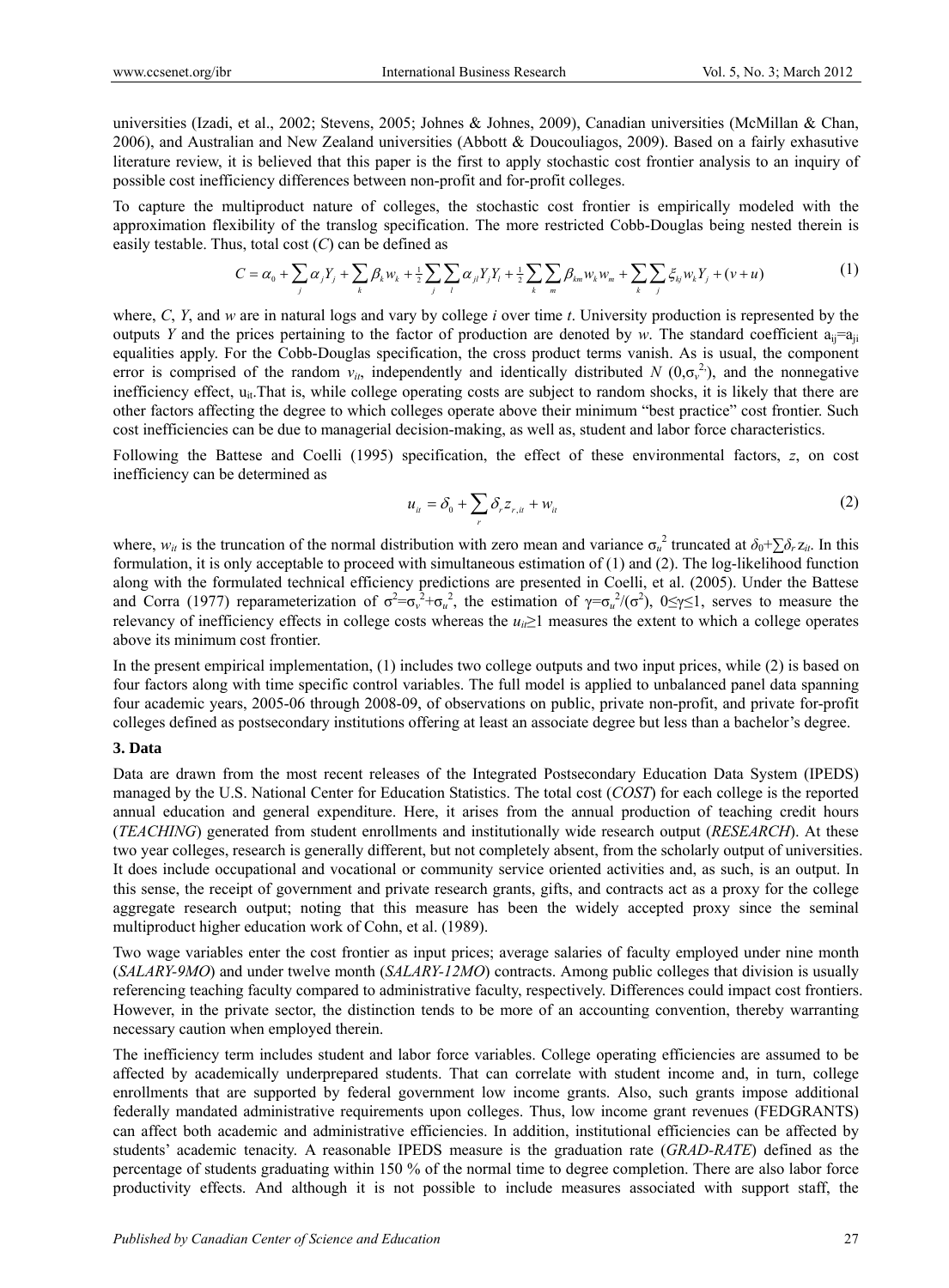inefficiency term includes the number employed of nine (*FACULTY-9MO*) and twelve (*FACULTY-12MO*) month faculty.

Colleges that did not report any cost, credit hour production, or faculty employment were omitted from the sample for that academic year. Table 1 presents the descriptive statistics for the primary variables.

### **4. Empirical Estimates**

Maximum likelihood estimates for each of the three sectors are provided in Table 1. Based on likelihood ratios, the full models are statistically favored over the OLS regressions without inefficiency effects  $(\delta_i s = \gamma = 0)$ . The ratios also reject the restricted Cobb-Douglas in favor of the translog's flexibility. With all the t-ratios well above two, the coefficients are highly significant in the public college sector. As experienced in other research (e.g., Cohn et al., 1989; Koshal & Koshal, 1999; Sav, 2004; Lenton, 2008), it is not surprising that the same models do not perform as well in capturing the underlying cost structure of private institutions. Also, in the for-profit sector, 96 % of the institutions did not employ nine month faculty; hence the variable is dropped from that sector. In the public sector, the output and wage coefficients carry the expected positive signs. For both private sectors, the wage coefficients come in negative, perhaps indicating that higher wage payments can be accompanied by cost saving productivity gains. On the matter of scale effects, although not the focus of this inquiry, we note that both the public and private for-profit colleges realize increasing returns while the private non-profit colleges experience decreasing returns.

Examining the inefficiency effects, at the margin, additional faculty employment contributes to greater inefficiency. That is true across sectors and for both nine and twelve month faculty. However, the public sector nine month faculty effect is more than twice that of twelve month faculty employment, whereas in the private non-profit sector, the coefficients are nearly equal with only a somewhat larger inefficiency effect on the twelve as opposed to the nine month faculty side. The effects could certainly arise from the present inability to account for inter-sector differences in teaching loads, faculty governance work, or other work assignments. Also mixed across sectors are the inefficiency effects created by the provision of low income federal grants and the graduation rate of students. There is a positive inefficiency associated with low income federal grants among public and private for-profit colleges. The negative effect among private non-profit colleges suggests they are more efficient in handling the educational and administrative grant issues. With respect to graduation rates, one could expect faster graduation rates via better academic students to improve college operating efficiencies. On the other hand, if improved graduation rates require greater teaching and administrative resources, then inefficiencies could surface. The results support both notions; increased inefficiency among public colleges and increased (although statistically insignificant) efficiency in both private sectors.

Overall, the significance of the gamma estimates is supportive of the non-randomness of the inefficiency effects in the public and private for-profit sectors. However, it represents a greater share of the composed variance among the latter colleges (45 %) relative to public colleges (26 %). Interestingly, in both private sectors, the time specific effects indicate a mix of efficiency improvements and degradation, although individually they are insignificant. In contrast, the public sector has experienced significant inefficiency increases in each time period. A more informative analysis comes from the estimated cost inefficiency scores. These are measured against the minimum cost frontiers and are presented in Table 2.

The score results indicate that on average and by all other statistical measures, public sector colleges are more efficient, or at least less inefficient, than any of their private counterparts. However, as one might expect, there is much greater inefficiency variability among the newer industry entrants, viz., the for-profit colleges. But, the extremely large maximum and median scores in that sector do lend some added concern to the ability of capturing the fundamental cost structure of for-profit colleges, i.e., relative to the public sector. The mean annual inefficiency scores mirror the mixed time effects noted above and reveal the spike occurring in the 2007-08 academic year for public and private colleges. That, of course, is simultaneous with the global financial meltdown, increased unemployment, and the resulting bulge in higher education enrollments and corresponding credit hour production. The large efficiency gain in the for-profit sector can presumably be attributed to the fact that those colleges were already experiencing high levels of operating inefficiencies which then declined with the enrollment driven increased production.

All the colleges under this study are subject to state mandated education and fiscal regulations. Those regulations vary by state throughout the U.S. That raises interest in the possibility of (1) variations in state-by-state inefficiencies and (2) the potential entry responsiveness of for-profit competition to that variability. However, in the present study we have not included measures of state regulatory environments, nor could any such data be located for two-year colleges. Hence with the data at hand, Table 3 makes an attempt at providing some constrained insights on such matters. There, an average public sector inefficiency score is calculated for each state (including outlying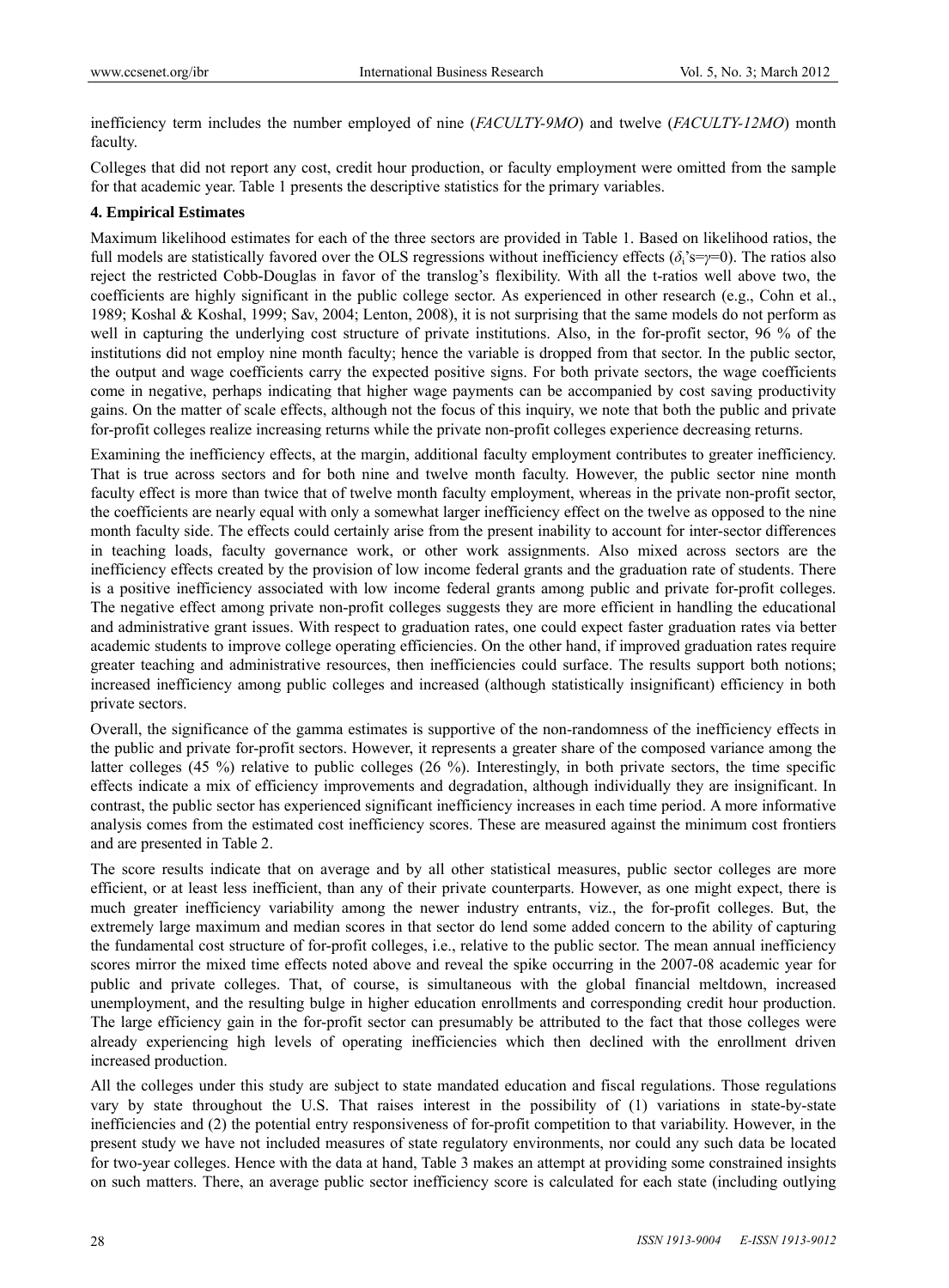areas) and compared with the for-profit presence in that state. Two relationships emerge. First, for-profits have located in states where public colleges tend to operate at greater inefficiencies. Whether or not for-profits react to public inefficiencies there is the finding that the average inefficiency is 1.61 in the 32 states where for-profits have entered vs. 1.56 in states without for-profit entrants. Second, among the for-profit college states, greater public college inefficiency begets greater for-profit college competition. For those states, the correlation coefficient between the for-profit sector size and the public college inefficiency is 0.35. While that is not overwhelming statistical evidence, it suggests that for-profit colleges could possibly be using some more readily obtainable entry decision-making variables that could be correlated with the public college inefficiencies estimated here but masked under data that are unavailable for this study.

#### **5. Conclusions**

The major purpose of this paper has been to investigate the extent to which there exists operating cost inefficiency differences in non-profit relative to for-profit colleges. To do so, stochastic cost frontiers were estimated for three ownership structures in the U.S. two-year college sector: public, private non-profit, and private for-profit colleges. The frontiers were estimated using unbalanced panel data spanning the four academic years 2005-09. The estimated inefficiency scores indicate that the relatively new for-profit entrants experience significantly higher operating inefficiencies relative to both of the long standing and well experienced public and private non-profit colleges. The time-variation in inefficiencies reveal a continuous efficiency decay among public colleges but some annual efficiency improvements among for-profit, as well as non-profit, colleges. The inefficiency results are of greater variability in the for-profit compared to either the public or non-profit sectors. The results also indicate that public sector inefficiencies exhibit inter-state variations that can possibly be attributed to differences in state-by-state regulatory and fiscal constraints. In the final analysis of the paper there is the finding of some positive correlation between public sector inefficiencies and for-profit entry. That relationship could not be rigorously investigated given the data available for the present study. But with a growing concern over the funding of publicly provided higher education and interest in more market based education, exploring that relationship could prove to be a fruitful avenue for future research.

#### **References**

Abbott, M., & Doucouliagos, C. (2009). Competition and efficiency: Overseas students and technical efficiency in Australian and New Zealand universities. *Education Economics, 17*(1), 31-57. http://dx.doi.org/10.1080/09645290701773433

Aigner, D. J., Lowell, C. A. K., & Schmidt, P. (1977). Formulation and estimation of stochastic frontier production function models. *Journal of Econometrics, 6*(1), 21-37. http://dx.doi.org/10.1016/0304-4076(77)90052-5

Barros, C. P., & Alves, F. P. (2005). Efficiency in crime prevention. *International Advances in Economic Research, 11*(3), 315-328. http://dx.doi.org/10.1007/s11294-005-6660-z

Barros, C. P., & Leach, S. (2007). Technical efficiency in the English football association premier league with stochastic cost frontier. *Applied Economics Letters, 14*(10), 731-741. http://dx.doi.org/10.1080/13504850600592440

Battese, G. E., & Coelli, T. J. (1992). Frontier production functions, technical efficiency and panel data: With application to paddy farmers in India. *Journal of Productivity Analysis, 3*(1/2), 153-169. http://dx.doi.org/10.1007/BF00158774

Battese, G. E., & Coelli, T. J. (1995). A Model for technical inefficiency effects in a stochastic frontier production function for panel data. *Empirical Economics, 20*(2), 325-332. http://dx.doi.org/10.1007/BF01205442

Battesse, G. E., & Corra, G. S. (1977). Estimation of production frontier model: With application to the pastoral zone of Eastern Australia. *Australian Journal of Agricultural Economics, 21*(3), 169-179.

Bradford, W. D., Kleit, A. N., Krousel-Wood, M. A., & Re, R. N. (2001). Stochastic frontier estimation of cost models within the hospital. *Review of Economics and Statistics, 83*(2), 302-309. http://dx.doi.org/10.1162/00346530151143833

Coelli, T., Perelman, S., & Romano, E. (1999). Accounting for environmental influences in stochastic frontier models: With application to international airlines. *The Journal of Productivity Analysis, 11*(3), 251-273. http://dx.doi.org/10.1023/A:1007794121363

Coelli, T. J., RaoPrasada, D. S., O'Donnell C. J., & Battese, G. E. (2005). *An introduction to efficiency and productivity analysis* (2nd ed.). New York: Springer.

Cohn, E., Rhine, S. L. W., & Santos, M. C. (1989). Institutions of higher education as multi-product firms: Economies of scale and scope. *Review of Economics and Statistics, 71*(2), 284-290.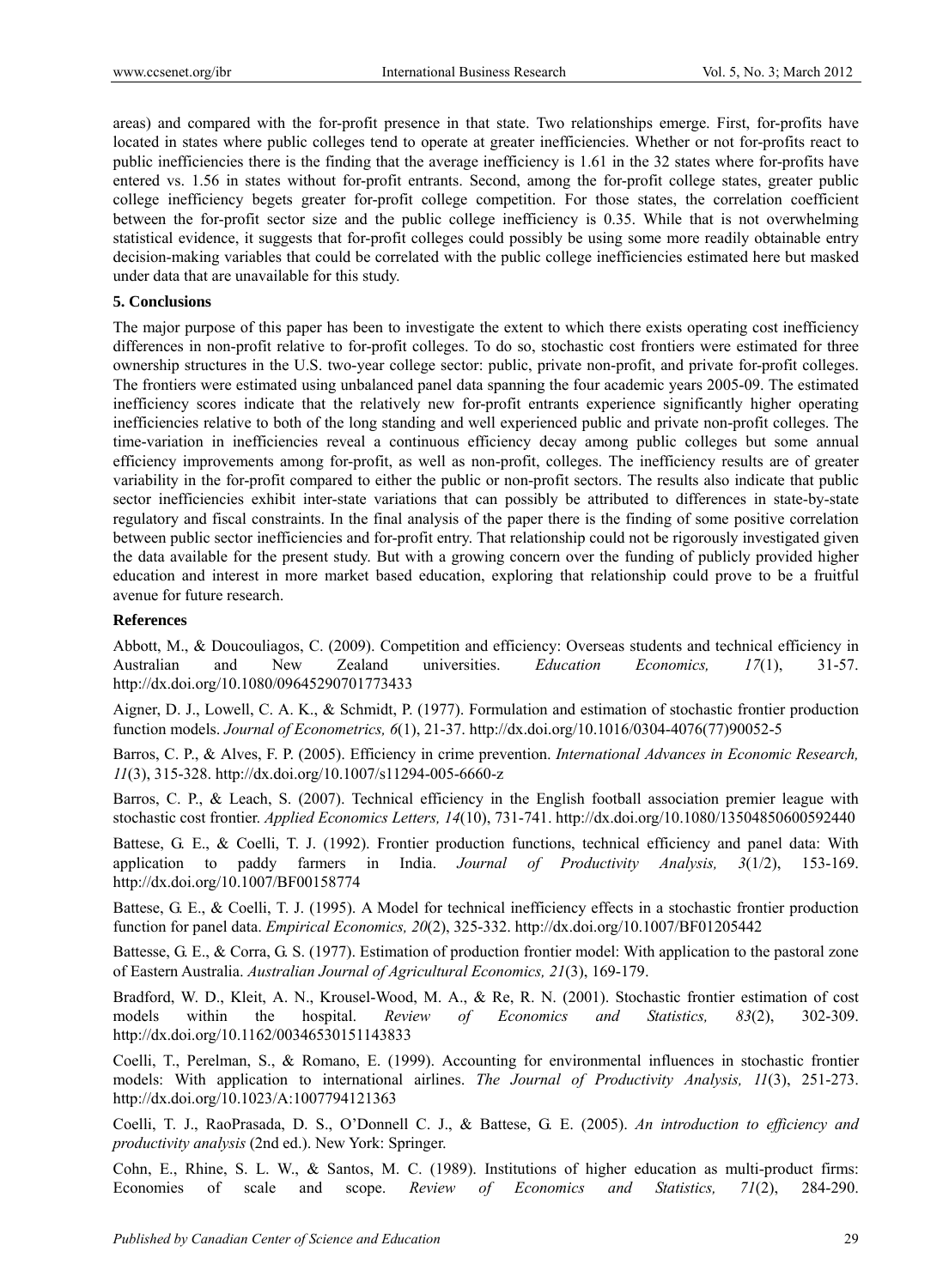#### http://dx.doi.org/10.2307/1926974

Cummins, J. & Weiss, M. A. (1993). Measuring cost efficiency in the property-liability insurance industry. *Journal of Banking and Finance, 17*(2/3), 463-481. http://dx.doi.org/10.1016/0378-4266(93)90046-G

Fried, H., Lovell, K., & Schmidt, S. (2008). *The measurement of productivity and productive growth*. New York: Oxford University Press. http://dx.doi.org/10.1093/acprof:oso/9780195183528.001.0001

Farsi, M., & Filippini, M. (2004). An empirical analysis of cost efficiency in non-profit and public nursing homes. *Annals of Public and Cooperative Economics, 75*(3), 339-365. http://dx.doi.org/10.1111/j.1467-8292.2004.00255.x

Fujii, A., & Ohta, M. (2001). Determinants and probability distribution of inefficiency in the stochastic cost frontier of Japanese hospitals. *Applied Economics Letters, 8*(12), 807-812. http://dx.doi.org/10.1080/13504850110046507

Huang, T., & Wang, M. (2001). Measuring scale and scope economies in multiproduct banking? A stochastic frontier cost function approach. *Applied Economics Letters, 8*(3), 159-162. http://dx.doi.org/10.1080/13504850150504513

Izadi, H., Johnes, G., Oskrochi, R., & Crouchley, R. (2002). Stochastic frontier estimation of a CES cost function: The case of higher education in Britain. *Economics of Education Review, 21*(1), 63-71. http://dx.doi.org/10.1016/S0272-7757(00)00044-3

Johnes, G., & Johnes, J. (2009). Higher education institutions' cost and efficiency: Taking the decomposition a further step. *Economics of Education Review, 28*(1), 107-113. http://dx.doi.org/10.1016/j.econedurev.2008.02.001

Knittel, C. R. (2002). Alternative regulatory methods and firm efficiency: Stochastic frontier evidence from the U.S. electricity industry. *Review of Economics and Statistics, 84*(3), 530-540. http://dx.doi.org/10.1162/003465302320259529

Koshal, R., & Koshal, M. (1999). Economies of scale and scope in higher education: A case of comprehensive universities. *Economics of Education Review, 18*(2), 269-277. http://dx.doi.org/10.1016/S0272-7757(98)00035-1

Kumbhakar, K., Ghosh, S., & McGuckin, J. T. (1991). A generalized production frontier approach for estimating determinants of inefficiency in US dairy farms. *Journal of Business and Economic Statistics, 9*(3), 279-286. http://dx.doi.org/10.2307/1391292

Kumbhakar, S. C. (1991). The measurement and decomposition of cost-inefficiency: The translog cost system. *Oxford Economic Papers, 43*(4), 667-683.

Kumbhakar, S. C., & Lovell, K. (2003). *Stochastic frontier Analysis*. New York: Cambridge University Press.

Lenton, P. (2008). The cost structure of higher education in further education colleges in England. *Eonomomics of Education Review, 27*(4), 471-482. http://dx.doi.org/10.1016/j.econedurev.2007.05.003

McMillan, M. L., & Chan, W. H. (2006). University efficiency: A comparison and consolidation of results from stochastic and non-stochastic methods. *Education Economics, 14*(1), 1-30. http://dx.doi.org/10.1080/09645290500481857

Meeusen, W., & van den Broech, J. (1977). Efficiency from Cobb-Douglas production functions with composed error. *International Economic Review, 18*(2), 435-444. http://dx.doi.org/10.2307/2525757

Sav, G. T. (2004). Higher education costs and scale and scope economies. *Applied Economics, 36*(2), 607-614. http://dx.doi.org/10.1080/0003684042000217643

Stevens, P. A. (2005). A stochastic frontier analysis of English and Welsh universities. *Education Economics, 13*(4), 355-374. http://dx.doi.org/10.1080/09645290500251581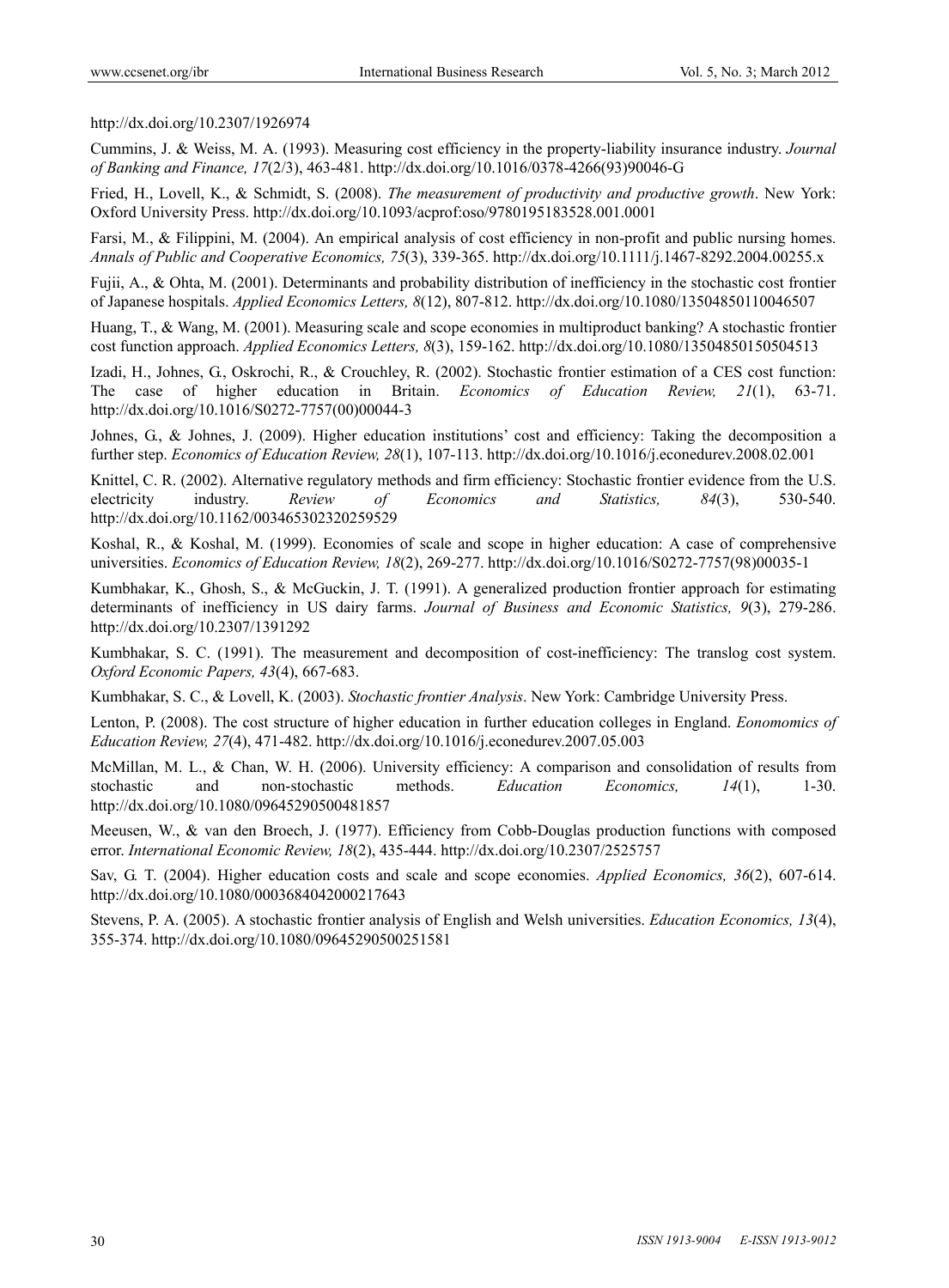| Variables         | Public       |              | Private Non-Profit |            | Private For-Profit       |            |
|-------------------|--------------|--------------|--------------------|------------|--------------------------|------------|
| COST. \$          | $4.61E + 07$ | $(4.17E+07)$ | 6469798            | (5191221)  | 7368998                  | (8617988)  |
| TEACHING. CH      | 137201       | (131657)     | 12746.54           | (10173.48) | 26449.02                 | (27156.64) |
| RESEARCH. \$      | $3.03E + 07$ | $(3.01E+07)$ | 1209133            | (1282150)  | 995809                   | (2574832)  |
| SALARY-9M, \$     | 55181        | (15112)v     | 24642              | (23614)    |                          |            |
| SALARY-12MO.S     | 34782        | (34120)      | 38050              | (26498)    | 41055                    | (11185.48) |
| FEDGRANTS. \$     | 4763299      | (4651712)    | 592497             | (6280247)  | 1624427                  | (2020199)  |
| GRAD-RATE, %      | 22.354       | (12.29585)   | 46.73634           | (25.90499) | 50.80                    | (21.74657) |
| FACULTY-9MO. #    | 106.07       | (91.09)      | 11.14              | (16.404)   | $\overline{\phantom{a}}$ |            |
| $FACUITY-12MO.$ # | 12.59        | (31.27)      | 8.15               | (10.36)    | 16.47                    | (16.79)    |
| N                 | 3490         |              | 232                |            | 831                      |            |

# Table 1. College Means and Standard Deviations for Primary Variables, 2005-09

Notes: Standard deviations in parentheses. CH=credit hour.

#### Table 2. Translog Cost Frontier Estimates by Sector

| Variables           | Public   |            | Private Non-Profit |           | Private For-Profit |            |
|---------------------|----------|------------|--------------------|-----------|--------------------|------------|
| $\alpha_0$          | 2.478    | (2.95)     | $-0.356$           | $(-0.34)$ | 10.288             | (7.46)     |
| <b>TEACHING</b>     | 0.273    | (4.12)     | 2.019              | (2.80)    | 0.111              | (2.14)     |
| <b>RESEARCH</b>     | 0.408    | (6.14)     | 0.051              | (0.31)    | $-0.043$           | $(-1.19)$  |
| SALARY-9MO          | 0.525    | (7.28)     | $-0.014$           | $(-0.03)$ |                    |            |
| SALARY-12MO         | 0.077    | (2.86)     | $-0.043$           | $(-0.09)$ | $-0.439$           | $(-3.31)$  |
| TEACHING ^2         | 0.027    | (5.63)     | $-0.052$           | $(-1.16)$ | 0.044              | (4.19)     |
| RESEARCH^2          | 0.025    | (38.23)    | 0.008              | (2.04)    | $-0.001$           | $(-0.81)$  |
| $SALARY-9MO$ ^2     | 0.011    | (3.97)     | 0.005              | (0.27)    |                    |            |
| SALARY-12MO^2       | 0.004    | (2.09)     | 0.038              | (1.83)    | 0.083              | (10.97)    |
| TEACH x RES         | $-0.036$ | $(-8.64)$  | $-0.028$           | $(-1.74)$ | $-0.002$           | $(-0.57)$  |
| TEACH x SAL-9       | 0.009    | (3.85)     | 0.007              | (0.60)    |                    |            |
| TEACH x SAL-12      | $-0.008$ | $(-7.85)$  | $-0.034$           | $(-2.89)$ | $-0.061$           | $(-4.16)$  |
| RES x SAL-9         | $-0.040$ | $(-9.62)$  | 0.012              | (1.36)    |                    |            |
| RES x SAL-12        | 0.004    | (4.43)     | 0.013              | (1.57)    | 0.008              | (2.98)     |
| SAL-9 x SAL-12      | $-0.010$ | $(-3.28)$  | $-0.028$           | $(-1.33)$ |                    |            |
| $\delta_{\theta}$   | $-0.836$ | $(-11.03)$ | 0.251              | (0.49)    | $-2.494$           | $(-13.72)$ |
| <b>FEDGRANTS</b>    | 0.037    | (6.59)     | $-0.084$           | $(-2.40)$ | 0.269              | (28.42)    |
| <b>GRAD-RATE</b>    | 0.013    | (2.18)     | $-0.012$           | $(-0.24)$ | $-0.038$           | $(-1.47)$  |
| FACULTY-9MO         | 0.138    | (18.48)    | 0.410              | (6.64)    |                    |            |
| FACULTY-12MO        | 0.034    | (7.64)     | 0.501              | (7.83)    | 0.014              | (9.89)     |
| 2006-07             | 0.025    | (2.89)     | $-0.032$           | $(-0.24)$ | 0.073              | (1.51)     |
| 2007-08             | 0.091    | (10.42)    | 0.032              | (0.28)    | $-0.017$           | $(-0.34)$  |
| 2008-09             | 0.118    | 12.57)     | $-0.013$           | $(-0.10)$ | $-0.025$           | $(-0.49)$  |
| $\sigma^2$          | 0.029    | (38.73)    | 0.142              | (5.92)    | 0.222              | (20.03)    |
| $\gamma$            | 0.262    | (5.09)     | 0.053              | (0.22)    | 0.435              | (13.09)    |
| Log Likelihood (LL) | 1234.41  |            | $-106.86$          |           | $-527.76$          |            |
| Likelihood Ratio    | 735.31   |            | 99.88              |           | 264.49             |            |
| LL Cobb-Douglas     | 1266.10  |            | 325.00             |           | 1340.38            |            |
| $\boldsymbol{N}$    | 3490     |            | 232                |           | 831                |            |

Note: Parentheses contain t-ratios.